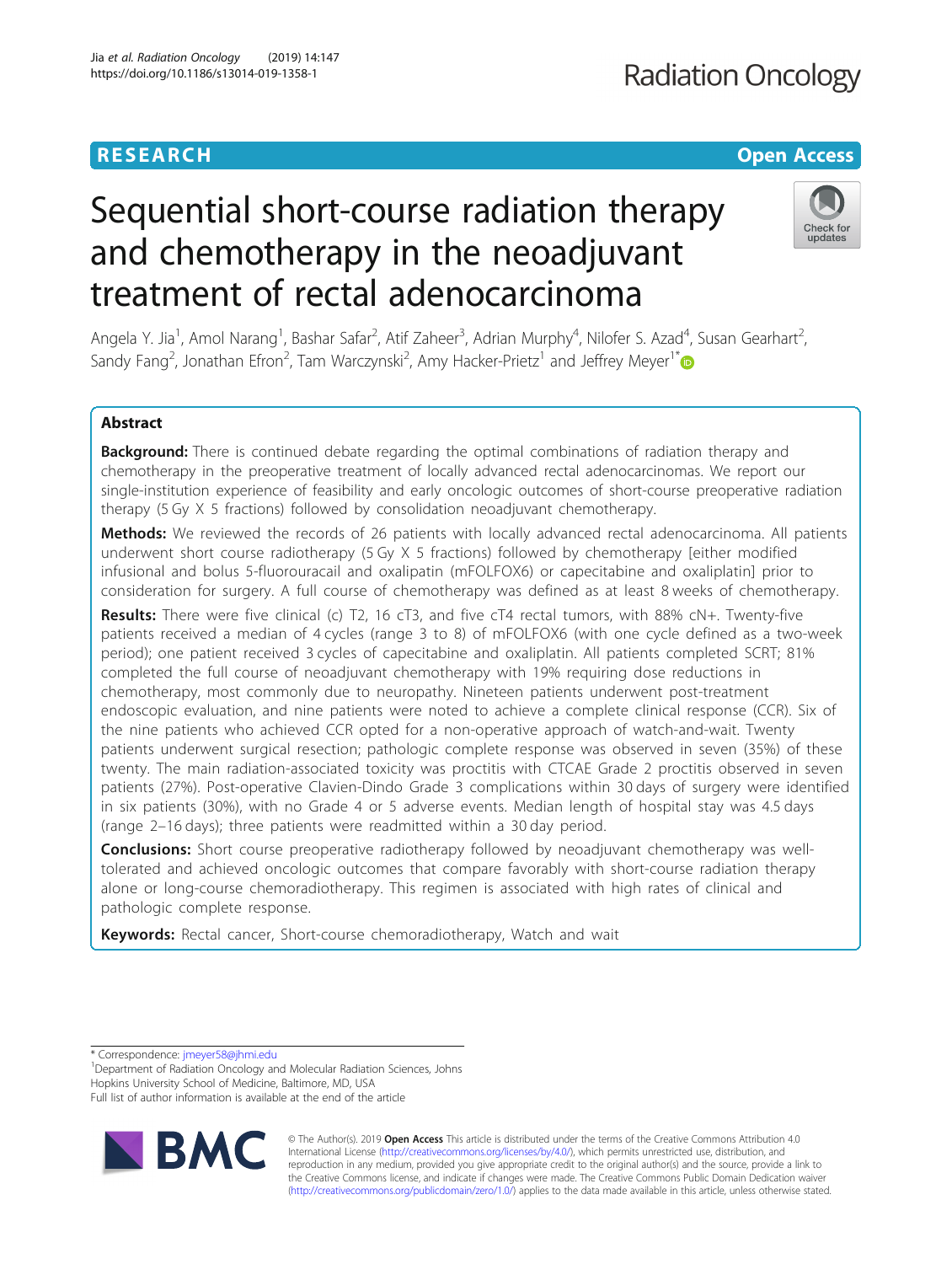# Background

Radiation therapy and chemotherapy are commonly used in the preoperative setting for selected patients with rectal adenocarcinoma. Radiation has been administered in short-course fashion, typically 25 Gy delivered in 5 fractions, or concurrently with chemotherapy in more protracted chemoradiotherapy regimens. The Dutch TME trial demonstrated that preoperative short-course radiation therapy (SCRT) reduced the risk of local-regional recurrence risk relative to surgery (total mesorectal excision) alone, and preoperative chemoradiotherapy courses are likewise associated with low rates of pelvic tumor recurrence following surgery [[1,](#page-5-0) [2](#page-5-0)].

Despite reduction in local-regional recurrence risk with neoadjuvant treatments, distant disease recurrence remains a substantial risk for patients with locally advanced disease. In the German CAO/ARO/AIO-94 trial, patients treated with preoperative longcoursechemoradiotherapy, surgery, and adjuvant chemotherapy had a 7.1% incidence of local recurrence by 10 years, but a nearly 30% incidence of distant metastatic recurrence [\[2](#page-5-0)]. Emphasizing the paradigm of spatial cooperation, a recent trend in rectal cancer management has been to integrate systemic therapy into the neoadjuvant setting for patients with high-risk disease, ranging from a few cycles of chemotherapy to "total neoadjuvant" therapy [\[3,](#page-5-0) [4](#page-5-0)]. Various sequences and combinations of chemotherapy, radiation therapy, and chemoradiotherapy have been reported and are the subject of clinical trials. Of note, chemotherapy has demonstrated the ability to achieve profound local effects on gross primary rectal tumors, including induction of pathologic complete responses [\[5](#page-5-0)–[8](#page-5-0)].

SCRT yields similar oncologic and toxicity outcomes relative to chemoradiotherapy for patients with rectal cancer, and SCRT with extended break prior to surgery is associated with reduced postoperative complications relative to SCRT with immediate surgery  $[9-11]$  $[9-11]$  $[9-11]$  $[9-11]$  $[9-11]$ . In a recent randomized trial evaluating patients with clinical stage T4 or fixed T3 rectal tumors, SCRT followed by consolidation chemotherapy prior to surgery yielded superior overall survival outcomes compared to chemoradiotherapy, albeit without significant differences in disease-free survival, nor local or distant disease control rates [[12](#page-5-0)]. The phase III RAPIDO and STELLAR clinical trials are also evaluating SCRT and consolidation chemotherapy [[13,](#page-5-0) [14](#page-5-0)]. Investigators from Washington University have also demonstrated the feasibility and potential oncologic benefits of SCRT and consolidation chemotherapy relative to chemoradiotherapy [\[15](#page-5-0)]. SCRT remains a relatively uncommon treatment regimen, relative to protracted chemoradiotherapy, in the United States [[16\]](#page-5-0).

In this report, we describe our institutional experience with preoperative SCRT and consolidation chemotherapy, with an emphasis on early oncologic outcomes (clinical and pathologic response rates), as well as treatment-associated toxicities, including details of postoperative morbidities. We also report early results of SCRT and consolidation chemotherapy leading to clinical complete response and subsequent non-operative/ watch-and-wait management.

# **Methods**

# **Patients**

A retrospective review was conducted using data from Johns Hopkins Hospital between January 2017 to January 2019. Patients with clinically localized biopsy-proven rectal adenocarcinoma who were treated with SCRT and consolidation chemotherapy were included for analysis. Patients eligible for this treatment had clinical stage II or III cancer, with the distal edge of the tumor at 12 cm or less from the anal verge. All patients underwent MRI for local tumor staging, and all had CT imaging to evaluate for distant disease. Patients underwent radiation and surgery at our institution. This study was approved by our Institutional Review Board.

# Treatment

The SCRT was delivered prior to the chemotherapy course. For the radiation treatment planning, the gross tumor volume and regional lymphatic spaces, including the mesorectum and internal iliac regions, were identified as the clinical target volume with expansion to generate a planning target volume (PTV). Treatments were planned with either 3D conformal or volumetric modulated arc radiation therapy (VMAT). The prescription dose was 5 Gy X 5 fractions. There was no integrated boost or dose tiers. Cone beam computed tomography (CBCT) was used for image guidance. Treatments were delivered on consecutive weekdays, with plan to complete the radiation course within 5–7 days.

Consolidation chemotherapy began typically about 2 weeks following completion of the radiation course. Twenty-five patients received mFOLFOX6: infusional and bolus 5-fluorouracil (5-FU) and oxaliplatin at standard dosing of 5FU 400 mg/m2 bolus and 2400 mg/m2 over 46 h and oxaliplatin at 85 mg/m2 every 2 weeks, where one cycle was 2 weeks. One patient received capecitabine at 1500 mg twice daily on days 1–14, and oxaliplatin at 135 mg/m2 once every 3 weeks (one cycle was 21 days). Number of chemotherapy cycles and dose modifications were made at provider discretion.

Reevaluation for surgery followed the completion of chemotherapy, and typically entailed repeat endoscopy and imaging. Complete clinical response was defined as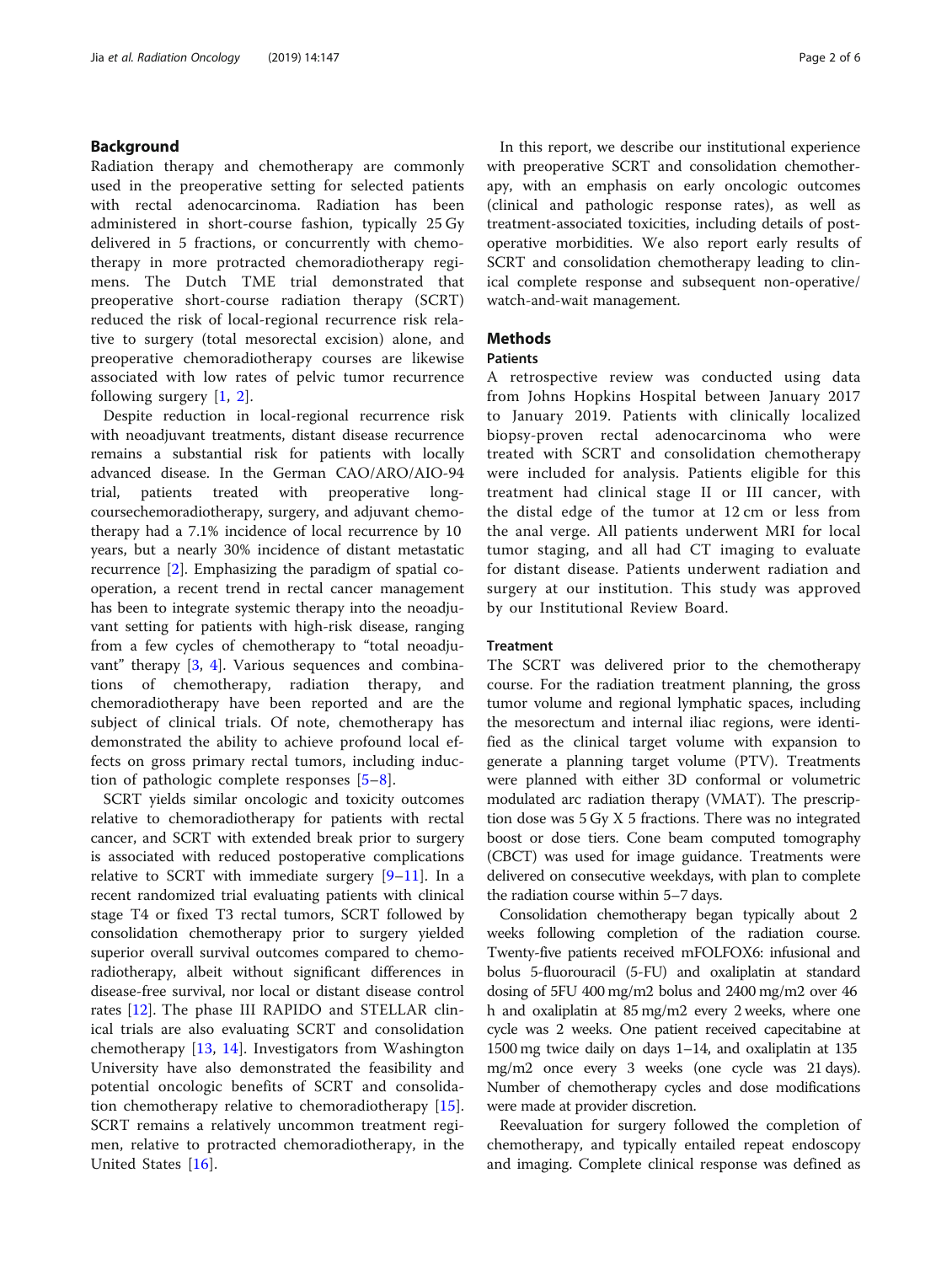the absence of tumor on endoscopic evaluation and biopsy. The surgical resection followed the principles of total mesorectal excision. Postoperative chemotherapy was delivered at the discretion of the treating medical oncologist.

# **Outcomes**

Patient records were evaluated for treatment-associated toxicities, including surgical morbidities, as well as oncologic outcomes in the form of imaging treatment response and histopathologic outcomes from the surgeries. Post-treatment MRI tumor regression grade (TRG) and histopathology TRG were assigned [\[17](#page-5-0), [18](#page-5-0)]. We calculated the neoadjuvant response (NAR) score as follows:

 $NAR = [5pN - 3(cT - pT) + 12]^2/9.61$ , where  $pN =$  pathologic nodal stage,  $cT =$  clinical T stage, and  $pT =$  pathologic T stage [\[19\]](#page-5-0).

Common terminology criteria for adverse events (CTCAE) v 4.03 was used to grade toxicities during the period from the beginning of radiation treatment to surgical reevaluation. Toxicities were reviewed retrospectively. Surgical adverse events, defined as occurring within 30 days in the post-operative setting, were graded according to the Clavien-Dindo classification, and were also retrospectively evaluated from patient records [[20\]](#page-5-0).

# Results

# Patient characteristics and neoadjuvant treatment

Twenty-six patients with rectal adenocarcinoma were reviewed in this study. Patient characteristics are show in Table 1. The majority of the patients (22) were treated with VMAT for the radiation course. Twenty-five of the 26 patients were treated with daily image guidance in the form of CBCT. All patients completed the SCRT course. Median time to completion of radiation therapy was 7 days (range: 5–11 days). Twenty-five of the patients received consolidation chemotherapy in the form of mFOLFOX6, with a median of 4 cycles (range: 3–8 cycles). One patient received 3 cycles of capecitabine and oxaliplatin. The median time from completion of SCRT to initiation of chemotherapy was 14.5 days (range: 7–44 days). The median time from completion of SCRT to either surgery or endoscopic evaluation (for the patients who were followed with watch-and-wait) was 14.5 weeks (range: 11.7–25.7 weeks).

# Treatment response

Post-treatment pelvis MRI was obtained in 23 of the 26 patients, at a median of 13.3 weeks (range: 9.6–18.9 weeks) from completion of SCRT. All patients who underwent post-treatment MRI were assigned a radiographic/MRI tumor regression grade. This result, the

# Table 1 Patient Characteristics

| Characteristics                         | $n = 26$       |
|-----------------------------------------|----------------|
| Gender                                  |                |
| Male                                    | 20 (77%)       |
| Female                                  | 6 (23%)        |
| Age (years)                             |                |
| Median                                  | 52             |
| Range                                   | $38 - 77$      |
| Clinical stage                          |                |
| T <sub>2</sub>                          | 5 (19%)        |
| T <sub>3</sub>                          | 16 (62%)       |
| T4                                      | 5 (19%)        |
| $N1-2$                                  | 23 (88%)       |
| Distance (cm) from anal verge           |                |
| Median                                  | 7              |
| Low $(0-5)$                             | 10             |
| Mid $(>5-10)$                           | 11             |
| High $(>10-15)$                         | 5              |
| Doses* of neoadjuvant chemotherapy      |                |
| Median                                  | $\overline{4}$ |
| Range                                   | $3 - 8$        |
| Surgery                                 |                |
| Surgical resection                      | 20 (77%)       |
| Non-operative management/watch-and-wait | 6 (23%)        |

\*See text for definition of dose/cycle

histopathologic outcomes of patients who went to surgery (including margin status), and the NAR scores for the individual patients are shown in Table [2](#page-3-0).

Nineteen of the 26 patients were re-evaluated with endoscopy prior to surgery. A total of 9 patients achieved complete clinical response (CCR) on endoscopy. Six of these patients elected for watch-and-wait/ non-operative management after consultation with the colorectal surgeon. Patients on watch-and-wait have been followed for a median of 18 weeks (range: 2.7–42 weeks). One patient followed on watch-and-wait developed local recurrence of disease at 20 weeks from CCR on endoscopy.

Of the 20 patients who proceeded to surgery, pathologic complete response (pCR) was achieved in 7 (35%). One patient had pTis disease. For the 20 patients, the NAR score was low in 10 (50%), intermediate in 2 (10%), and high in 8 (40%). One patient developed local recurrence of cancer, at 40 weeks following initial surgery.

Additional chemotherapy following CCR (non-operative management) or surgery was administered at the discretion of the treating medical oncologist. Three of the six watch-and-wait patients continued to receive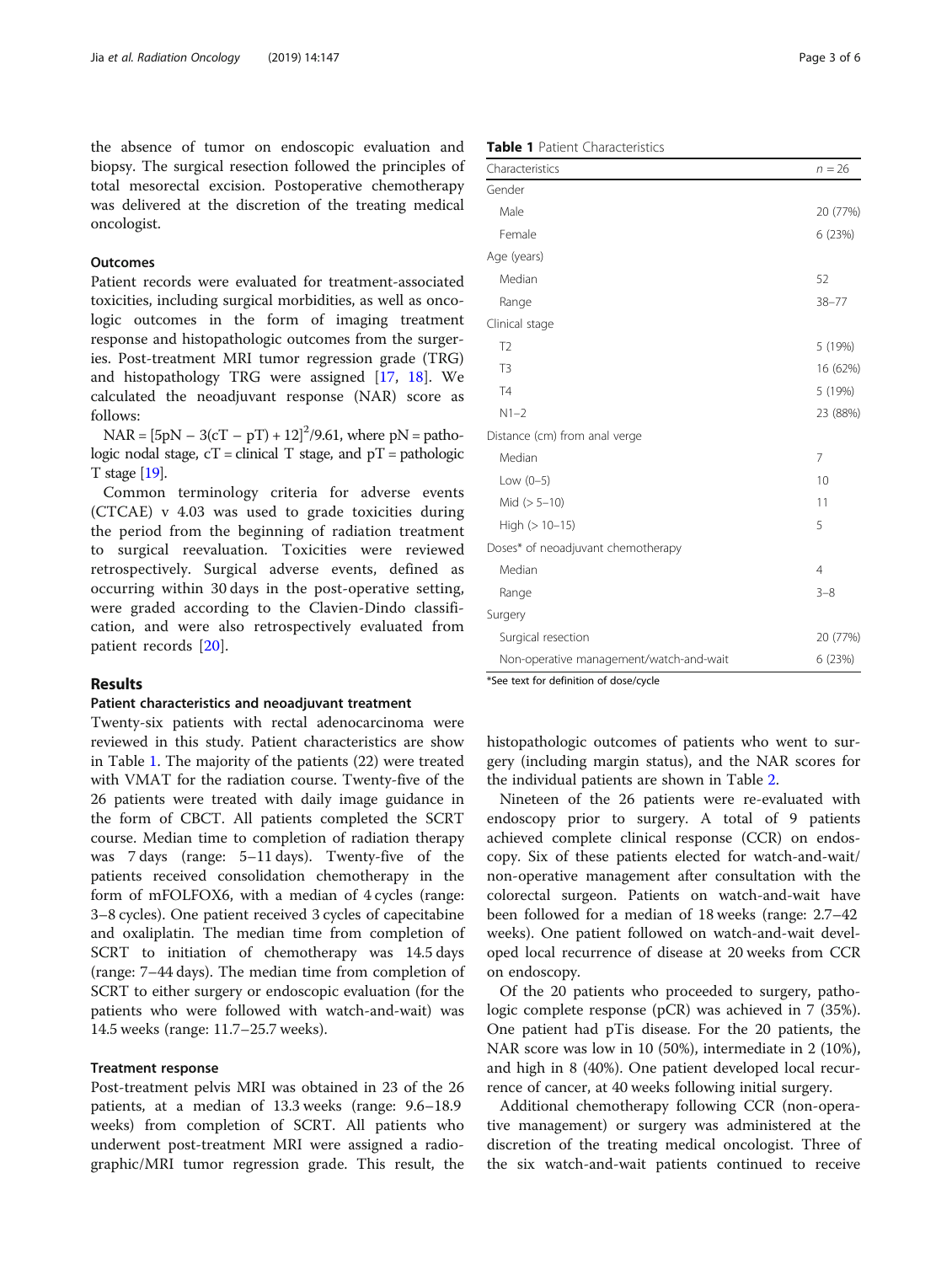<span id="page-3-0"></span>

| <b>Table 2</b> Treatment results |  |  |
|----------------------------------|--|--|
|----------------------------------|--|--|

|    | Patient Clinical stage        | Post-treatment<br><b>MRI TRG</b> | Post-treatment<br>endoscopy response | Time to<br>surgery (weeks) | Pathologic stage  | Radial Margin | Pathologic TRG | <b>NAR</b>     |
|----|-------------------------------|----------------------------------|--------------------------------------|----------------------------|-------------------|---------------|----------------|----------------|
| 1  | <b>T2 N1</b>                  | $\overline{3}$                   | No post-treatment endoscopy          | 18.1                       | <b>T3 N1</b>      | Negative      | Not assessed   | 41.6           |
| 2  | <b>T2 N1</b>                  |                                  | Complete                             |                            |                   |               |                | N/A            |
| 3  | T <sub>2</sub> N <sub>2</sub> | 3                                | No post-treatment endoscopy          | 12.9                       | <b>T2 N0</b>      | Negative      |                | 15             |
| 4  | T <sub>2</sub> N <sub>2</sub> |                                  | Complete                             |                            |                   |               |                | N/A            |
| 5  | <b>T2 N2</b>                  | 3                                | Not complete                         | 25.7                       | TisN <sub>0</sub> | Negative      | $0^*$          | $\circ$        |
| 6  | <b>T3 N0</b>                  | 2                                | No post-treatment endoscopy          | 17.3                       | TO NO             | Negative      | 0              | 0.9            |
| 7  | <b>T3 N0</b>                  | 2                                | Complete                             |                            |                   |               |                | N/A            |
| 8  | <b>T3 N1</b>                  |                                  | No post-treatment endoscopy          | 12.3                       | TO NO             | Negative      | $\circ$        | 0.9            |
| 9  | <b>T3 N1</b>                  | 2                                | Not complete                         | 13.0                       | <b>T3 N0</b>      | Negative      |                | 15             |
| 10 | <b>T3 N1</b>                  | 2                                | Complete                             | 16.9                       | <b>T3 N1</b>      | Negative      | $\mathbf{1}$   | 30.1           |
| 11 | <b>T3 N1</b>                  | 2                                | Not complete                         | 13.6                       | TO NO             | Negative      | 0              | 0.9            |
| 12 | T3 N2                         | 2                                | Not complete                         | 23.4                       | <b>T3 N2</b>      | Positive      | 3              | 50.4           |
| 13 | <b>T3 N2</b>                  | 3                                | Not complete                         | 17.9                       | <b>T1 N0</b>      | Negative      | 2              | 3.7            |
| 14 | <b>T3 N2</b>                  | 3                                | Not complete                         | 17.3                       | <b>T1 N0</b>      | Negative      | 3              | 3.7            |
| 15 | <b>T3 N2</b>                  |                                  | Not complete                         | 13.6                       | TO NO             | Negative      | 0              | 0.9            |
| 16 | T3 N2                         | 3                                | No post-treatment endoscopy          | 14.1                       | <b>T2 N1</b>      | Negative      | 2              | 20.4           |
| 17 | <b>T3 N2</b>                  |                                  | Complete                             |                            |                   |               |                | N/A            |
| 18 | T3 N2                         | 2                                | No post-treatment endoscopy          | 13.9                       | TO NO             | Negative      | 0              | 0.9            |
| 19 | T3 N2                         | 2                                | Complete                             | 24.3                       | TO NO             | Negative      | 0              | 0.9            |
| 20 | T3 N2                         | 3                                | Complete                             | 18                         | <b>T3 N1</b>      | Negative      | 2              | 30.1           |
| 21 | T3 N2                         | 3                                | Not complete                         | 13.6                       | <b>T3 N1</b>      | Negative      | 2              | 20.4           |
| 22 | T4bN0                         |                                  | Complete                             |                            |                   |               |                | N/A            |
| 23 | T4aN1                         |                                  | No post-treatment endoscopy          | -13                        | TO NO             | Negative      | 0              | $\overline{0}$ |
| 24 | T4aN2                         | 3                                | Not complete                         | 13.9                       | <b>T3 N1</b>      | Positive      | 2              | 20.4           |
| 25 | T4aN2                         | 3                                | Not complete                         | 13.1                       | <b>T3 N1</b>      | Negative      | 2              | 20.4           |
| 26 | T4bN2                         | 3                                | Complete                             |                            |                   |               |                | N/A            |

Abbreviations: TRG treatment response grade, CCR clinical complete response, NAR neoadjuvant response score

Note: Patients without pathology assessment were those followed with watch-and-wait approach. Pathologic tumor regression of 0 represents pathologic complete response. \*The patient with pTis disease is assigned a score of 0

chemotherapy after achieving CCR. Fourteen of the 20 patients who underwent surgery received post-operative chemotherapy.

# Toxicities

The main radiation-associated toxicity was proctitis, which reached CTCAE grade 2 level in 7 (27%) of the 26 patients and typically developed shortly after completion of the SCRT course. Eighty-one percent of the patients were able to complete the full intended course of consolidation chemotherapy, with 19% requiring dose reductions, most commonly relating to neuropathy (60%). Post-operativeClavien-Dindo Grade 3 complications within 30 days of surgery were identified in six patients (30%), with no Grade 4 or 5 adverse events. These events included bleeding episodes requiring re-operation, ostomy

revision, and abscess formation requiring intervention. There were no grade 4 or 5 events. Median hospital stay following surgery was 4.5 days (range: 2–16 days). Three of the patients undergoing surgery were readmitted to the hospital within 30 days of discharge.

# **Discussion**

In addition to treating micrometastatic systemic disease, chemotherapy is capable of inducing substantial downstaging effects on primary rectal tumors, including disease eradication to pCR status  $[5-8]$  $[5-8]$  $[5-8]$  $[5-8]$ . The TIMING trial showed a relationship between increasing the number of consolidation neoadjvuant chemotherapy cycles with higher pCR rates in patients with rectal cancer in a cohort of patients treated with neoadjuvant chemoradiotherapy [[21\]](#page-5-0). Local treatment response as measured by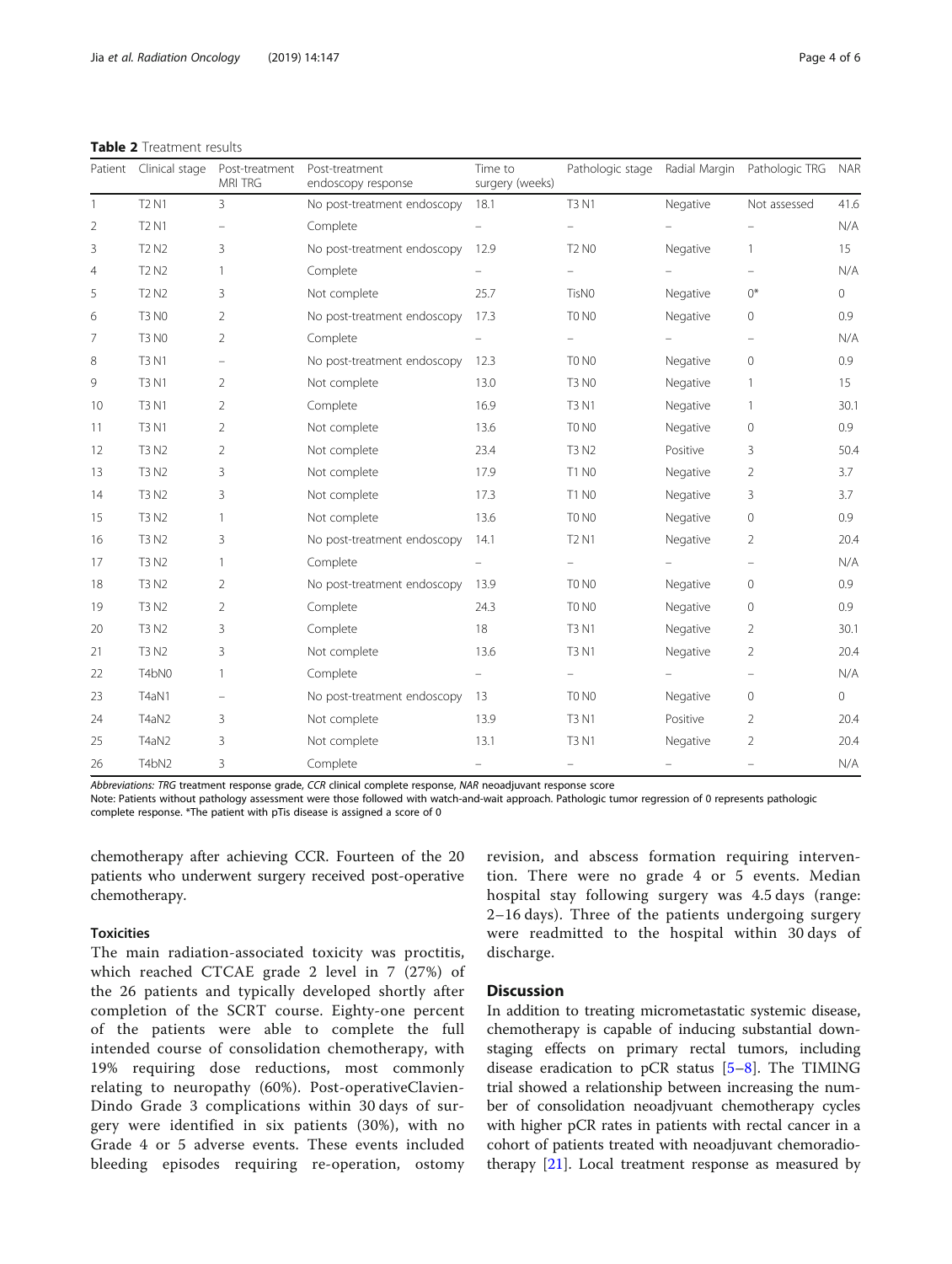downstaging and pCR rates may be maximized with a combination of radiation therapy- SCRT or long-course chemoradiation- and systemic therapy, to accompany the potential systemic control benefits of chemotherapy. Details of the optimal combinations remain to be determined.

The neoadjuvant rectal (NAR) score is a function of the post-neoadjuvant treatment pathologic nodal stage as well as the T downstaging of the primary tumor  $(cT - pT)$ . It was validated as a surrogate for overall survival using data from the NSABP R-04 study, where a low score was associated with improved overall survival. The NAR has not been validated in patients receiving SCRT and consolidation chemotherapy, but we have reported it as another potentially important metric for comparison with longcourse chemoradiotherapy outcomes. In our study, 60% of the patients had low or intermediate NAR scores, although this percentage is likely an underestimate of the true effect of this treatment approach, as the six patients who reached CCR and were followed were not included in the calculation.

Treatments that induce high CCR/pCR rates will also be necessary for more patients to be able to be managed with non-operative/watch-and-wait approaches, allowing for possible organ preservation, another emerging trend in rectal cancer management. Recent studies have demonstrated that many selected patients with CCR following neoadjuvant therapy have durable local control (without surgery) to the intermediate term [[22](#page-5-0), [23\]](#page-5-0). Of note, almost all watch-and-wait series to date have reported on patients treated with chemoradiotherapy, rather than SCRT. Bujko et al. reported on 30 patients treated with SCRT (without consolidation chemotherapy) [\[24](#page-5-0)]. Six of the patients achieved CCR after a median initial time to evaluation of 10.3 weeks. One of the 6 patient had local relapse of disease. Our report adds data to this early experience. Further follow-up will be necessary to ensure the durability of disease control in patients who reach CCR and are followed without immediate surgery.

SCRT is well established as a neoadjuvant treatment for rectal cancer. SCRT was the backbone for the Swedish and Dutch trials that demonstrated radiation to be an important neoadjuvant treatment modality by way of reduction of local-regional recurrence risk relative to surgery alone [[2,](#page-5-0) [25](#page-5-0)]. Two randomized trials showed neoadjuvant SCRT and chemoradiotherapy to have similar oncologic outcomes, including long-term pelvic control, as well as similar late toxicity profiles, in patients with operable rectal cancer, further validating SCRT as an appropriate radiation approach  $[9, 10]$  $[9, 10]$  $[9, 10]$ . Other studies have helped establish SCRT and consolidation chemotherapy as a seamless sequential treatment for patients with rectal cancer. SCRT followed by chemotherapy is

the experimental arm in the RAPIDO and STELLAR randomized clinical trials [[13](#page-5-0), [14\]](#page-5-0).

SCRT has not been widely adopted in US centers, where long-course chemoradiotherapy is the most common neoadjuvant treatment. Investigators from Washington University have reported on SCRT and SCRT followed by consolidation chemotherapy, with promising results [\[15,](#page-5-0) [26](#page-5-0), [27\]](#page-5-0). A study by Markovina et al. compared SCRT followed by 4 cycles of FOLFOX with matched patients receiving chemoradiotherapy without consolidation chemotherapy but treated with postoperative chemotherapy [[15\]](#page-5-0). Overall survival and local control were similar between the two groups, but distant metastasis free-survival and disease-free survival favored the SCRT/chemotherapy group (3-year disease-free survival 85% versus 68%,  $p < 0.05$ ).

In our institutional experience, a regimen of SCRT and approximately 2 months of consolidation chemotherapy was well tolerated and led to high rates of tumor downstaging, CCR and pCR rates, and reasonable postsurgical morbidity outcomes. The high pCR rate possibly reflects the contribution of the chemotherapy, for aforementioned reasons, as well as the effect of an extended time period from completion of radiation to surgery. Notably, this extended period did not significantly adversely impact patient tolerance to surgery in our series.

There a number of limitations to our report. There was some degree of heterogeneity in the administered consolidation chemotherapy courses, and post treatment evaluations were not standardized. Toxicity outcomes were retrospectively reviewed. In addition, there was not sufficient follow-up to evaluate long-term toxicities and oncologic outcomes, including disease-free and overall survival. Our focus was on short-term oncologic and toxicity outcomes.

# Conclusion

We report a single-institution experience of sequential SCRT and consolidation chemotherapy in the preoperative treatment of rectal cancer. This treatment course was welltolerated and achieved early oncologic outcomes (downstaging and pCR rates) that compare favorably with results from neoadjuvant chemoradiotherapy series. A number of clinically relevant questions remain to be addressed, including the timing of the neoadjuvant chemotherapy (prior to or after the radiation therapy), the issue of chemoradiotherapy versus SCRT, the amount of chemotherapy to be delivered prior to surgery, and whether or not there is a role for postoperative chemotherapy in patients treated with this general approach. Ongoing studies will further define the best means of integrating radiation therapy and chemotherapy in the management of rectal cancer, with the ultimate goals of optimizing both local-regional and distant disease control.